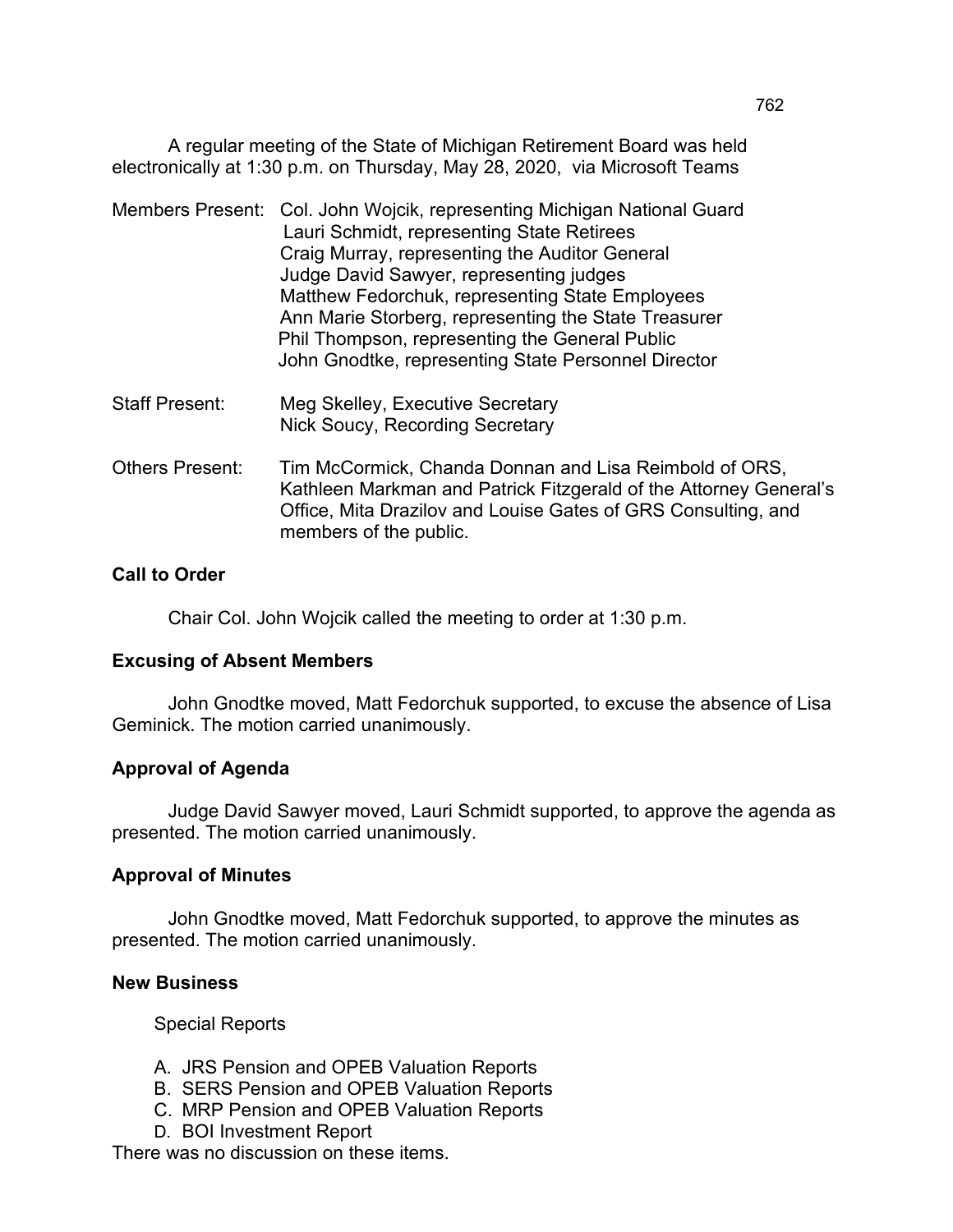# **New Pension Recipients**

Informational payroll statistics for July-September for JRS and for May-September for SERS and MRP were provided to the Board. There was no discussion on these items.

# **Duty Disability Case Summary**

No discussion on this item.

# **Non-Duty Disability Case Summary**

No discussion on this item.

# **Administrative Hearings**

### Proposal for Decision – Docket No. 19-005497-ORS

The Board considered the case materials. John Gnodtke moved, Judge David Sawyer supported, that with the correction of the date to "1/29/2016" in the fourth line of quoted paragraph in item 16 on page 4 of the PFD, that the Board move to adopt as its own the recommendations of the Presiding Officer in the November 4, 2019, PFD, including the proposed Findings of Fact and Conclusions of Law and deny the Petitioner's application for duty disability retirement. The motion carried unanimously.

# Proposal for Decision – Docket No. 19-007545-ORS

The Board considered the case materials. John Gnodtke moved, Matt Fedorchuk supported, that the Board move to adopt as its own the recommendations of the Presiding Officer in the December 30, 2019, PFD, including the proposed Findings of Fact and Conclusions of Law and grant the Petitioner's application for duty disability retirement. The motion carried unanimously.

# Proposal for Decision – Docket No. 19-010551-ORS

The Board considered the case materials. John Gnodtke moved and Phil Thompson supported that the Board adopt as its own the recommendation of the Presiding Officer in the February 14, 2020, PFD, and deny the Petitioner's application for non-duty disability retirement. The motion carried unanimously.

# **Legislative Report**

A report was provided for the Board's information.

# **Executive Secretary Comments**

None.

#### **Board Comments**

The Chair thanked board members and ORS staff for learning the Teams format and being flexible during COVID-19 and work-from-home circumstances. Judge Sawyer